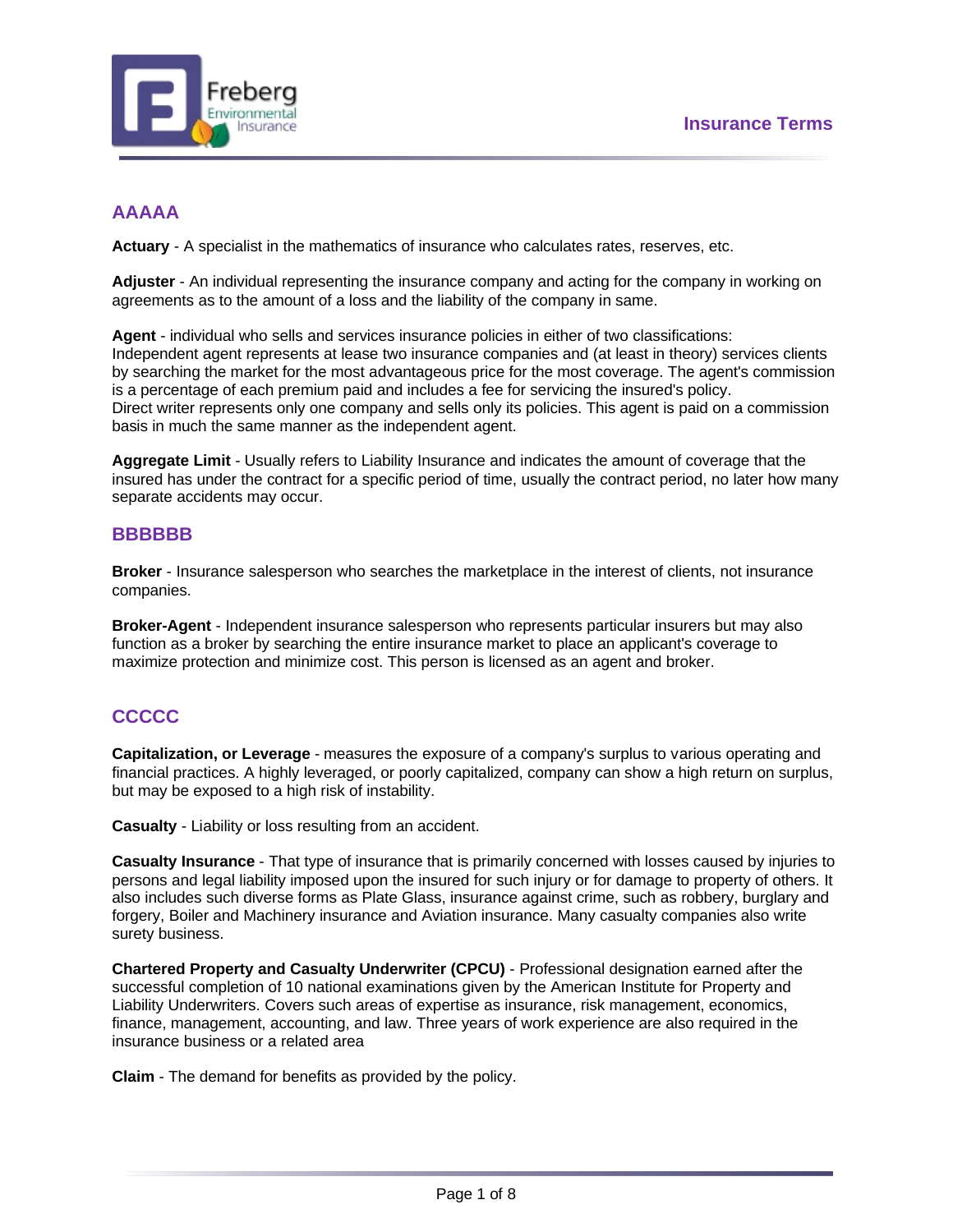

**Claims Made Form** –An insurance policy that covers claims made (reported or files) during the year the policy is in force for any covered incidents that occur that year or during any previous period during which the insured was covered under a claims-made contract.

**Classification** – The system of establishing classes of business of rating purposes.

**Class Rate** – Rates for classes of business broad dispersion of risks and low hazard.

**Commercial General Liability** – A standardized insurance policy issued to business organization to protect them against liability claims for bodily injury and property damage arising out of premises, operations, products and completed operations; and advertising and personal injury liability. The commercial general liability policy was introduced in 1986 and replaced the comprehensive general liability policy.

**Conditional Reserves** - This item represents the aggregate of various reserves that, for technical reasons, are treated by companies as liabilities. Such reserves, which are similar to free resources or surplus, include unauthorized reinsurance, excess of statutory loss reserves over statement reserves, dividends to policyholders undeclared and other similar reserves established voluntarily or in compliance with statutory regulations.

**Coverage** - Protection under an insurance policy. In property insurance, coverage lists perils insured against, properties covered, locations covered, individuals insured, and the limits of indemnification. In life insurance, living and death benefits.

**Current Liquidity (IRIS)** - This ratio measures the proportion of liabilities covered by unencumbered cash and unaffiliated investments. If this ratio is less than 100, the company's solvency is dependent on the collectability or marketability of premium balances and investments in affiliates. This ratio assumes the collectability of all amounts recoverable from reinsurers on paid and unpaid losses and unearned premiums.

## **DDDDD**

**Direct Premiums Written** - This item represents the aggregate amount of recorded originated premiums, other than reinsurance, written during the year whether collected or not at the close of the year (plus retrospective audit premium collections), after deducting all return premiums.

**Dividend** - In a stock or nonparticipating insurance company it is the division of the profits among the stockholders of the company. A refund of part of the premium on a participating life insurance policy. It is a share of the surplus earned apportioned for distribution and reflects the difference between the premium charged and the actual experience.

#### **EEEEE**

**Earned Premium** - That portion of a premium for which the policy protection has already been given during the now-expired portion of the policy term

**Employers Liability Insurance** - Coverage against common law liability of an employer for accidents to employees, as distinguished from liability imposed by a workers' compensation law.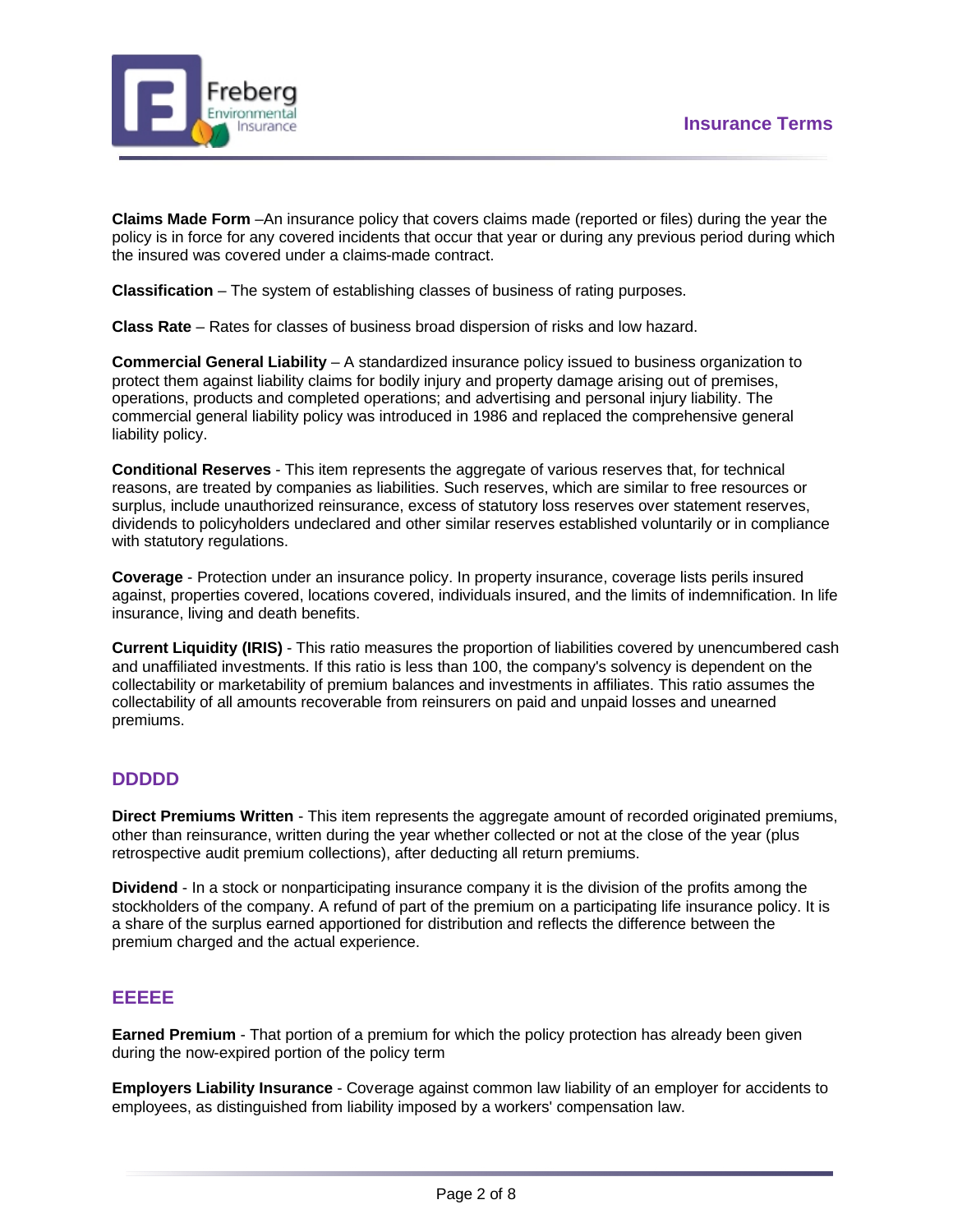

**Error and Omission Insurance** – An insurance for that protects the insured against liability for committing an error or omission in performance of professional duties. Generally, such policies are designed to cover financial losses rather than liability for bodily injury and property damage.

**Exclusion** – A provision of an insurance policy or bond referring to hazards, circumstances, or property not covered by the policy.

**Extended reporting period (ERP)** – A designated period of time after a claims-made policy has expired during which a claim may be reported and coverage triggered as if the claim had been made during the policy period.

## **FFFFF**

**First Dollar Defense Coverage** – A coverage feature of some liability policies in which the deductible does not apply to defense costs, even if not payment are made in conjunction with a claim. Thus, if an insurer were to expend \$10,000 on defense of a claim and nothing for indemnity, the insured would not be required to pay any out-of-pocket expenses for defense.

**Form** – A document prepared in a prescribed arrangement of words and layout. Policies are typically referred to a forms in the insurance industry.

## **GGGGG**

**Gross Receipts** – The total anticipated revenues for a company. The gross receipts are used to calculate insurance premiums.

### **HHHHH**

**Hazard** - Circumstance that increases the likelihood or probable severity of a loss. For example, the storing of explosives in a home basement is a hazard that increases the probability of an explosion.

### **IIIII**

**Independent Insurance Agents of America (IIAA)** - Membership is made up of agents of fire and casualty insurers who operate as a part of the American Agency System. Numerous state associations are affiliated with the IIAA

**Income Taxes** - Incurred income taxes (including income taxes on capital gains) reported in each annual statement for that year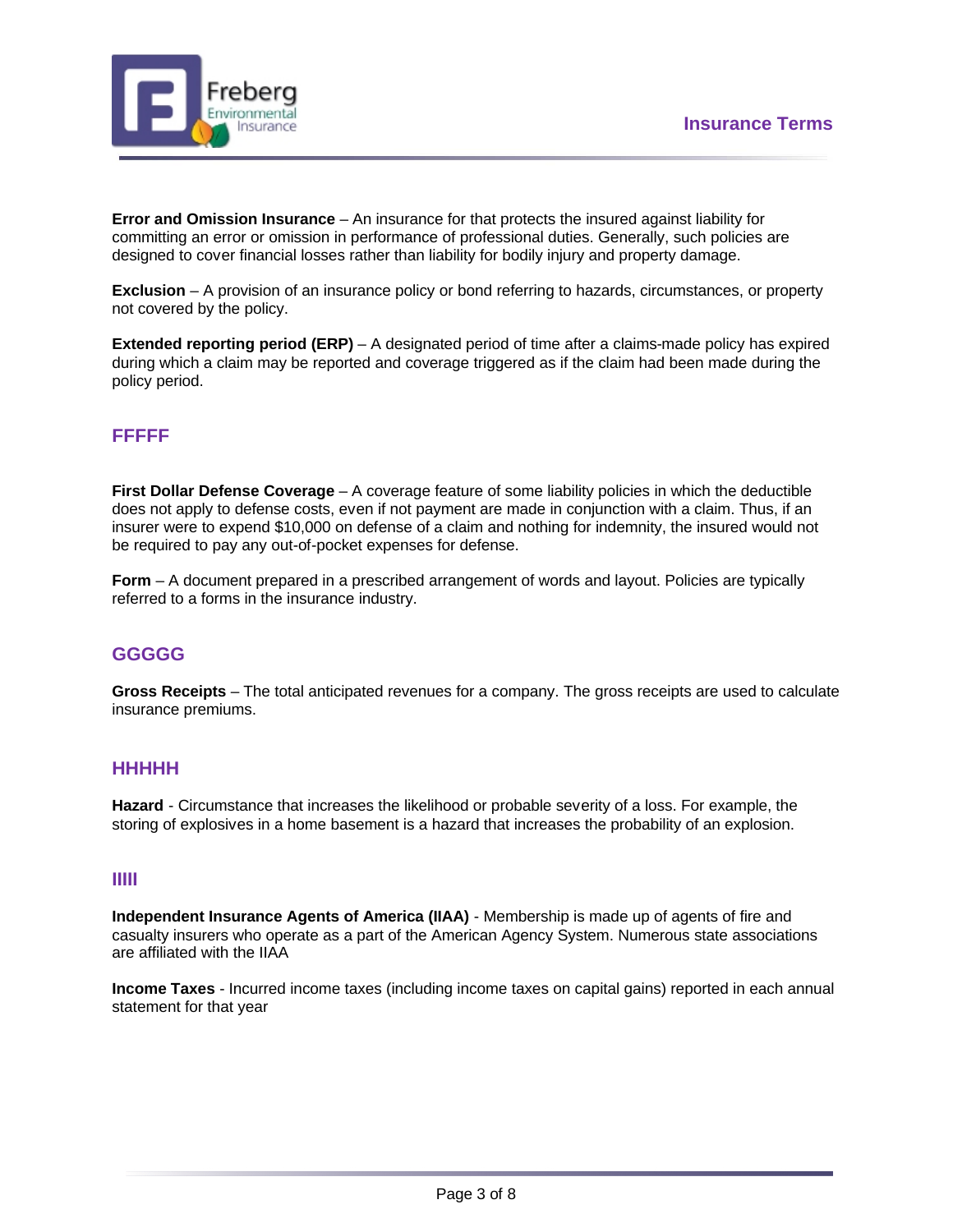

**Insurance Adjuster** - an individual who investigates losses and determines the amount of the loss and the insurance company's liability. Independent insurance adjusters are hired by insurance companies on an "as needed" basis and may work for several insurance companies at the same time. Independent adjusters charge insurance companies both by the hour and by miles traveled. Public adjusters work for the insured in the settlement of claims and receive a percentage of the claim as their fee. A.M. Best's Directory of Recommended Insurance Attorneys and Adjusters lists independent adjusters only.

**Insurance Attorneys** - an attorney who practices the law as it relates to insurance matters. Attorneys may be solo practitioners or work as part of a law firm. Insurance companies who retain attorneys to defend them against law suits may hire staff attorneys to work for them in-house or they may retain attorneys on an as-needed basis, A.M. Best's Directory of Recommended Attorneys and Adjusters lists insurance defense attorneys who concentrate their practice in insurance defense such as coverage issues, bad faith, malpractice, products liability, and workers' compensation.

**Investment Income** - Investment income refers to dividends and interest derived from any stocks or bonds owned by an insurance company. It also includes any profit made from the sale of any stocks or bonds but does not include the value of any stocks or bonds that the company currently owns.

## **JJJJJ**

**Joint Venture** – A business relationship in which two or more persons combine their labor or property for a single undertaking and share profits and losses equally, or as otherwise agreed. General liability and professional liability policies normally do not cover liability arising from joint ventures unless they are scheduled on the policy

## **LLLLL**

**Leverage, or Capitalization** - measures the exposure of a company's surplus to various operating and financial practices. A highly leveraged, or poorly capitalized, company can show a high return on surplus, but may be exposed to a high risk of instability.

**Liability** - Broadly, any legally enforceable obligation. The term is most commonly used in a pecuniary sense.

**Liability Insurance** - Insurance that pays and renders service on behalf of an insured for loss arising out of his responsibility, due to negligence, to others imposed by law or assumed by contract.

**Lloyd's** - Generally refers to Lloyd's of London, England, an institution within which individual underwriters accept or reject the risks offered to them. The Lloyd's Corporation provides the support facility for their activities.

**Loss Control** - All methods of reducing the frequency and/or severity of losses including exposure avoidance, loss prevention, loss reduction, segregation of exposure units and non-insurance transfer of risk. A combination of risk control techniques with risk financing techniques forms the nucleus of a risk management program. The use of appropriate insurance, avoidance of risk, loss control, risk retention, self-insuring, and other techniques that minimize the risks of a business, individual, or organization.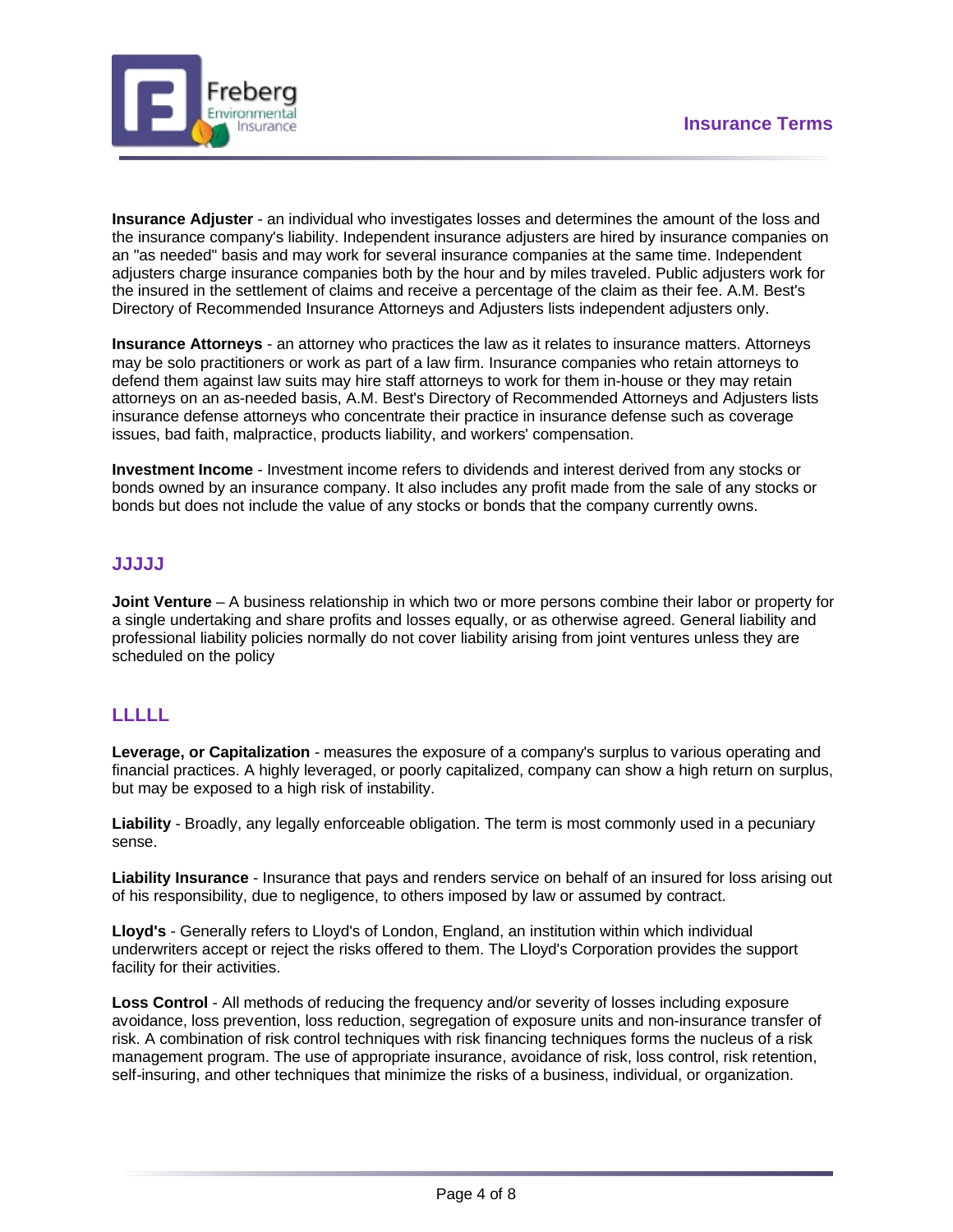

**Loss Ratio** - The ratio of incurred losses and loss adjustment expenses to net premiums earned, expressed as a percent. This ratio measures the company's underlying profitability, or loss experience, on its total book of business.

**Lloyds Organizations** - These organizations are voluntary unincorporated associations of individuals. Each individual assumes a specified portion of the liability under each policy issued. The underwriters operate through a common attorney-in-fact appointed for this purpose by the underwriters. The laws of most states contain some provisions governing the formation and operation of such organizations, but these laws do not generally provide as strict a supervision and control as the laws dealing with incorporated stock and mutual insurance companies.

#### **MMMMM**

**Mutual Insurance Companies** - Companies with no capital stock, owned by policyholders. The earnings of the company over and above the payments of the losses and operating expenses and reserves are the property of the policyholders. There are two types of mutual insurance companies, the nonassessable charges a fixed premium and the policyholders cannot be assessed. Legal reserves and surplus are maintained to provide payment of all claims. Assessable mutuals are those companies that charge an initial fixed premium, and if that is not sufficient may assess the policyholders to meet losses in excess of the premiums that have been charged as well as provide statistical services.

### **NNNNN**

**National Association of Insurance Commissioners (NAIC)** - Association of state insurance commissioners whose purpose is to promote uniformity of insurance regulation, monitor insurance solvency and develop model laws for passage by state legislatures

**Net Income** - The total after-tax earnings generated from operations and realized capital gains as reported in the company's NAIC annual statement page 4, line 16.

**Net Investment Income** - This item represents Investment Income earned during the year less investment expenses and depreciation on real estate. Investment expenses are the expenses related to generating investment income and capital gains but exclude income taxes.

**Net Premiums Earned** - This item represents the adjustment of the net premiums written for the increase or decrease during the year of the liability of the company for unearned premiums. When an insurance company's business is increasing in amount from year to year, the earned premiums will usually be less than the written premiums. With the increased volume, the premiums are considered fully paid at the inception of the policy so that at the end of a calendar period, the company must set up premiums representing the unexpired terms of the policies. On a decreasing volume, the reverse is true.

**Net Premiums Written** - This item represents gross premium written, direct and reinsurance assumed, less reinsurance ceded.

**Net Underwriting Income** - Net premiums earned less incurred losses, loss adjustment expenses, underwriting expenses incurred, and dividends to policyholders.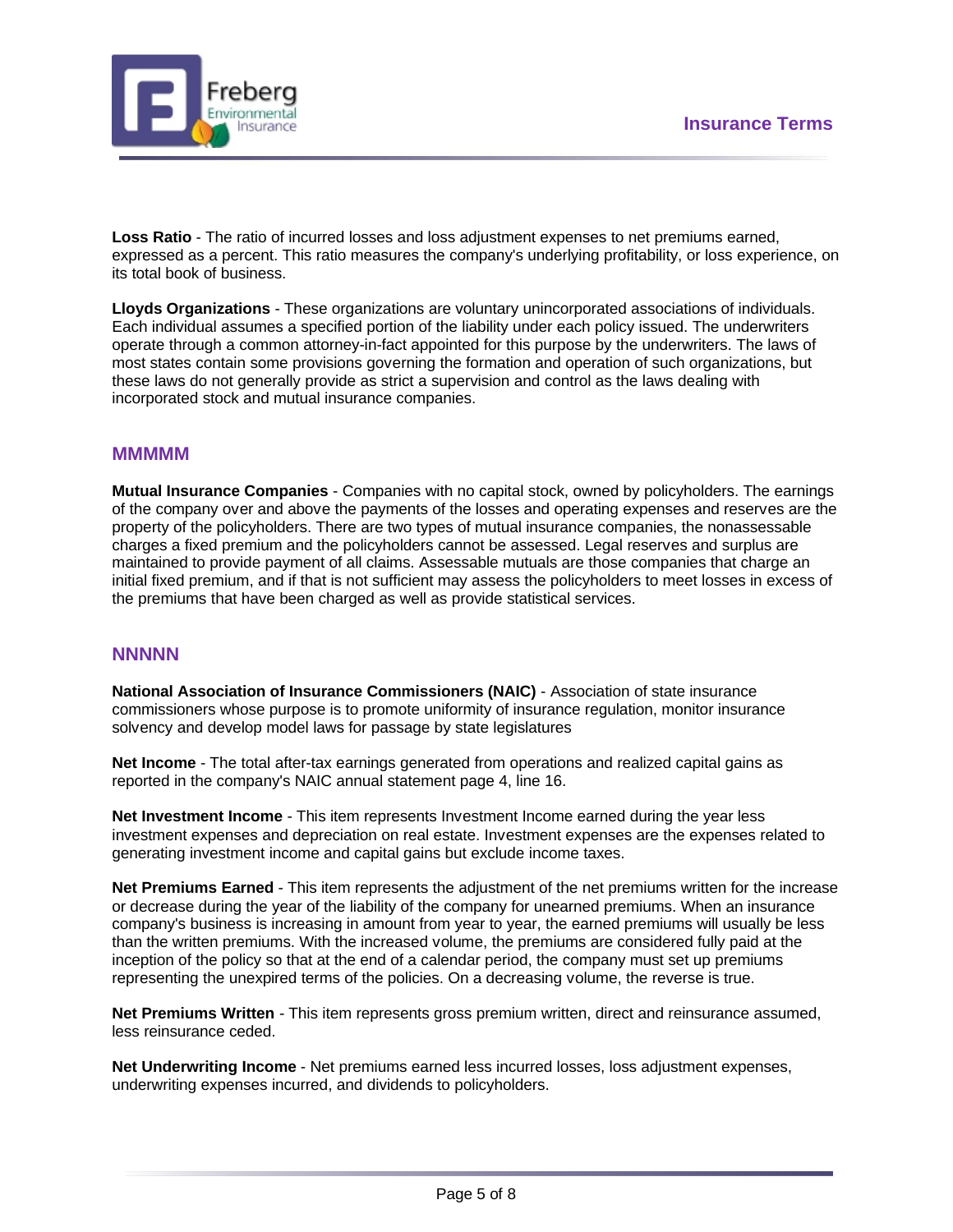

**Non-standard Auto (High Risk auto aka sub-standard auto)** - Insurance for motorists who have poor driving records or have been canceled or refused insurance. The premium is much higher than standard auto due to the additional risks.

## **OOOOO**

**Operating Cash Flow** - This test measures the funds generated from insurance operations, which includes the change in cash and invested assets attributed to underwriting activities, net investment income and federal income taxes. This measure excludes stockholder dividends, capital contributions, unrealized capital gains/losses and various non-insurance related transactions with affiliates. This test measures a company's ability to meet current obligations through the internal generation of funds from insurance operations. Negative balances may indicate unprofitable underwriting results or low yielding assets.

**Operating Ratio (IRIS)** - The operating ratio measures a company's overall operational profitability from underwriting and investment activities. This ratio does not reflect other operating income/expenses, capital gains or income taxes. An operating ratio of more than 100 indicates a company is able to generate profits from its underwriting and investment activities.

### **PPPPP**

**Peril** - Cause of a possible loss.

**Policy** - The written contract effecting insurance, or the certificate thereof, by whatever name called, and including all clause, riders, endorsements, and papers attached thereto and made a part thereof.

**Premium** - The payment or one of the regular periodical payments a policyholder is required to make for an insurance policy. The amount of money which the policyholder agrees to pay to the insurance company for the policy of insurance.

**Premium earned** - The amount of the premium that as been paid for in advance that has been "earned" by virtue of the fact that time has passed without claim. A three-year policy that has been paid in advance and is one year old would have only partly earned the premium.

**Premium, unearned** - That part of the premium applicable to the unexpired part of the policy period.

**Pre-Tax Operating Income** - Pre-tax operating earnings, before any capital gains, generated from underwriting, investment and other miscellaneous operating sources.

**Pre-tax ROR (Return on Revenue)** - pre-tax operating income divided by net premiums earned, expressed as a percent. This ratio measures a company's operating profitability.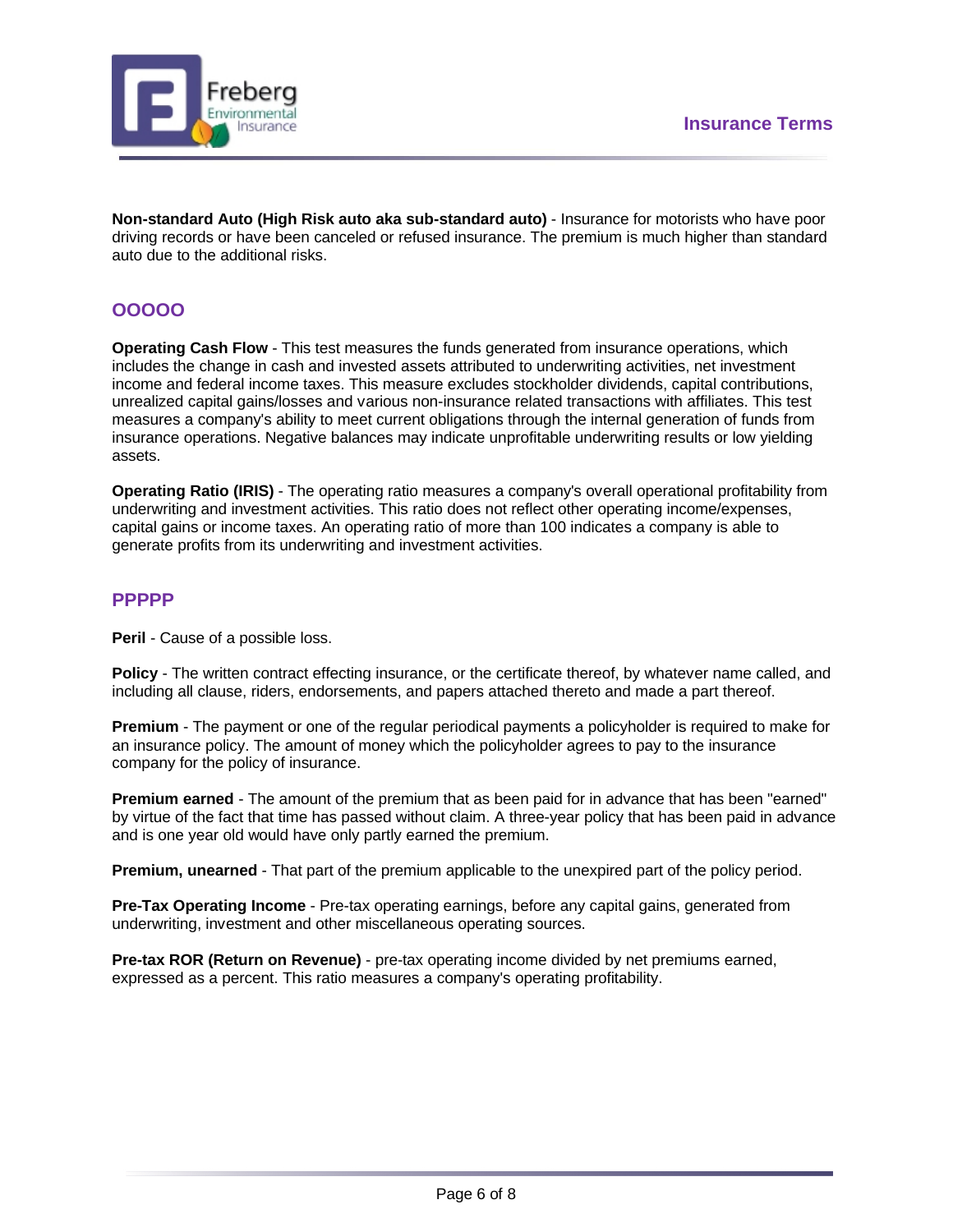

## **RRRRR**

**Reinsurance** - An agreement between two or more insurance companies by which the risk of loss is proportioned. Thus the risk of loss is spread and a disproportionately large loss under a single policy does not fall on one company. Acceptance by an insurer, called a reinsurer, of all or part of the risk of loss of another insurer. A company issuing an automobile liability policy, with a limit of \$100,000. A fire insurance company which issues a large policy generally reinsures a portion of the risk with one or several other companies.

**Risk Management** - Management of the pure risks to which a company might be subject. It involves analyzing all exposures to the possibility of loss and determining how to handle these exposures through such practices as avoiding the risk, retaining the risk, reducing the risk, or transferring the risk, usually by insurance.

**Risk Retention Groups** - These entities, formed under the Liability Risk Retention Act of 1986, enable businesses or professionals with similar risks to band together to provide needed liability overages for each other. Under statue, RRGs are precluded from writing certain coverages; most notably property lines and workers' compensation. RRGs predominately write medical malpractice, general liability, professional liability, products liability excess liability coverages. RRGs can be formed as a mutual or stock company, or a reciprocal.

### **SSSSS**

**State of Domicile** - The state in which the company is incorporated or chartered. The company is also licensed (admitted) under the state's insurance statutes for those lines of business for which it qualifies.

**Subrogation** - The right of the insurance company to recover from a third party the amount paid under the policy. For example, if damage is done to your automobile, protected by a collision insurance policy, the insurance company may collect, from the party whose automobile ran into your car, the amount of damages which was paid to you by the process of subrogation.

## **TTTTT**

**Total Loss** - A loss of sufficient size so that it can be said there is nothing left of value. The complete destruction of the property. The term is also used to mean a loss requiring the maximum amount a policy will pay.

### **UUUUU**

**Underwrite** - To determine whether an individual is insurable under the policy for which he has applied and at what premium rate.

**Underwriter** - The individual whose duty it is to determine the acceptability of insurance risks. A person whose duty it is to select risks for insurance and to determine in what amounts and on what terms the insurance company will accept the risks. Also, an insurer.

**Underwriting** - The process of selecting risks for insurance and determining in what amount and on what terms that insurance company will accept the risk.